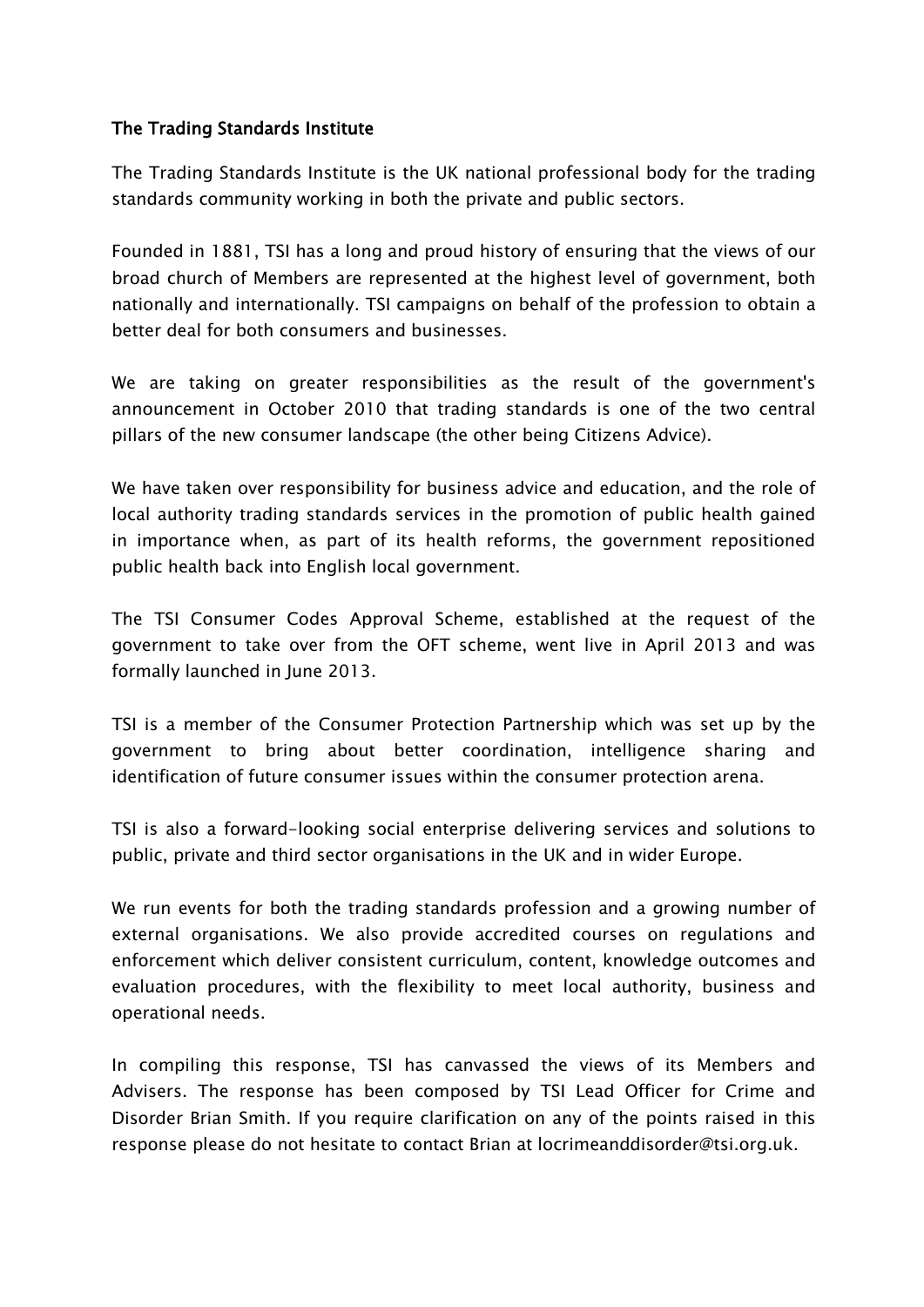TSI does not regard this response to be confidential and is happy for it to be published.

> Trading Standards Institute 1 Sylvan Court, Sylvan Way Southfields Business Park Basildon, Essex, SS15 6TH [www.tradingstandards.gov.uk](http://www.tradingstandards.gov.uk/)

#### Trading Standards Institute response – November 2014

#### Review of how we use our persistent misuse powers – focus on silent and abandoned calls – Ofcom call for inputs

Work undertaken by trading standards in the last two and a half years which has specifically looked at vulnerable adults indicates that, at least for this section of the population, the overall number of unwanted calls has increased.

It also illustrates that the average number of calls to these users is at least a factor of four greater than for the average user.

A significant element from the TSI perspective is that so-called nuisance calls (including silent and abandoned calls) are a conduit for criminal behaviour and socalled scam phone calls.

The high level of unwanted calls can give an impression of respectability to all calls: if the legitimate business community is making calls and the criminal element is also undertaking calls, the legitimate calls give a veneer of respectability to all calls. The recipients of the calls are unable to tell which are genuine and which are not.

The credulous will be vulnerable not only to the legitimate callers but also to the rogues.

Furthermore, vulnerable consumers are least likely to complain about annoyance, inconvenience and anxiety, or about any other psychological or economic impact.

Until there is a low level of calls there will actually be a detrimental effect on the direct marketing method of contacting consumers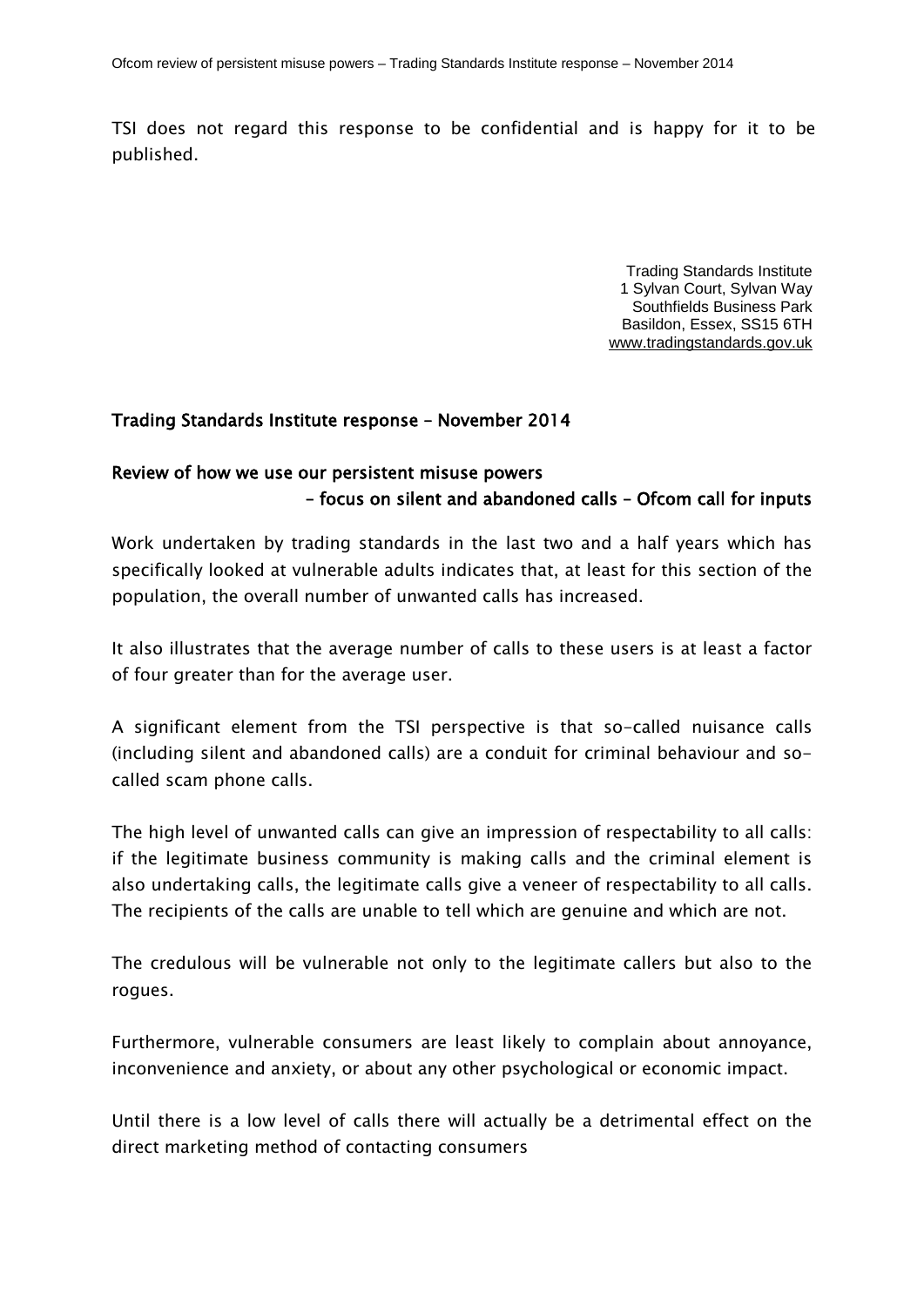There is a continuum where fraud is concerned, from those offences in areas enforced by the police to offences under CPUTR (Consumer Protection from Unfair Trading Regulations) legislation which is enforced by trading standards.

# Q1: We would welcome views and evidence from stakeholders on (a) the main types of harm that consumers experience from nuisance calls in general and specifically in relation to silent and abandoned calls; and (b) how to measure the harm.

- $a$ ) Nuisance calls impact disproportionately among different groups. The level of what is an inconvenience for one is a source of confusion for another and potentially a source of fear of crime for another. A sectoral study is necessary. The harm experienced can be from causing elderly individuals with mobility issues to rush to the phone precipitating a fall (at a potential cost of £40,000 per fall). It can be neuroses and fear. There are many cases of the recipient being scammed of their life savings (one trading standards service has one person per month reporting losing their life savings). The individuals can be taken advantage of by rogue, negligent or irresponsible salesmen acting with or without their company's connivance and knowledge. A thesis could be written on this matter.
- b) Robust quantitative and qualitative analyses need to be undertaken by building on the call blocking work of TSI, the diarisation of OFCOM. This could be facilitated by drawing in the third sector to identify participants in research.

The methodology used by TSI in various studies offers this potential by using call blocking technology. If vulnerable and non vulnerable groups could be identified and the results analysed at a large enough scale the problem could be more clearly understood. Without such an objective base line it is difficult to understand how effective regulation, intervention or enforcement can be undertaken.

### Q2: We would welcome views and evidence from stakeholders on what are the key drivers of (a) silent calls and (b) abandoned calls.

There is a level of consternation and concern raised by silent and abandoned calls, however they are generated. This appears to be particular prevalent among older adults, fearing that a burglar is checking to see if anyone is at home.

A particular concern is where a call becomes "live" and the agent does not give an indication of the business contacting the consumer when asked. This breaches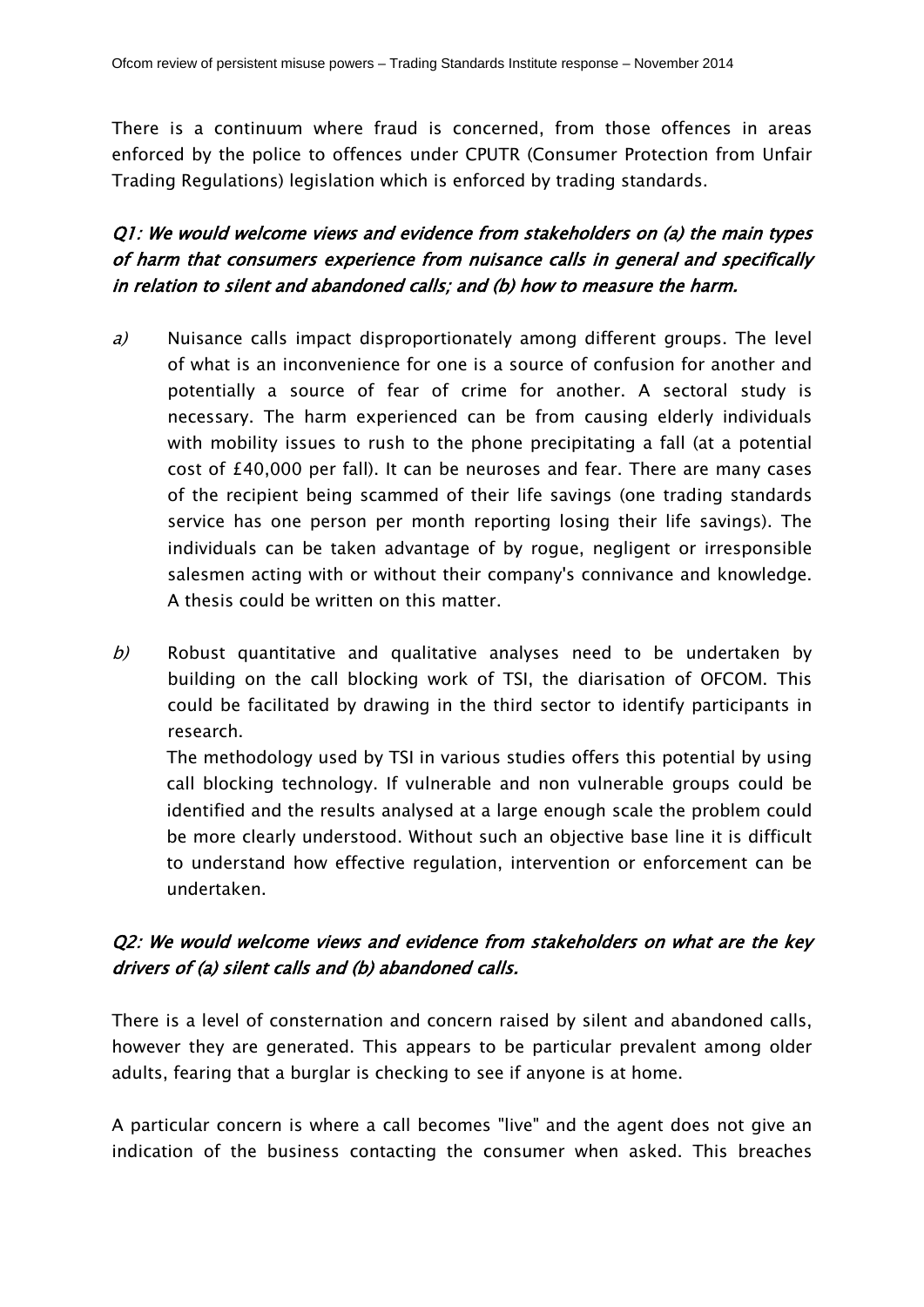current legislation, prevents complaint against the company, and stops the consumer making even simple checks about the veracity of the caller.

Q3: We would welcome views and evidence on the use of AMD including (a) if call centres have changed their use of AMD in recent years and if so why (b) the volume of calls made by call centres with and without the use of AMD (c) false positive rates when using AMD and any data to suggest that the accuracy of AMD has improved in recent years.

TSI is unable to comment.

Q4: We would welcome views and evidence on potential changes to the policy to help reduce the harm caused by silent and abandoned calls including those identified in Figure 2 (abandoned call rate and approach to AMD), Figure 3 (time limits for calling consumers and connecting to a live agent) and Figure 4 (good management and appropriate processes).

Data in respect to the harm caused by silent and abandoned calls or other unsolicited calls needs to be more robust before generalities can be made. We would welcome research in this area.

The threshold of OFCOM action needs to be reviewed and lowered in response to any research that is undertaken.

# Q5: We would welcome views and evidence on potential changes that could be made to the policy relating to the a) current five general examples of persistent misuse (misuse of automated calling systems; number-scanning; misuse of a CLI facility; misuse for dishonest gain – scams; and misuse of allocated telephone numbers) or b) other examples of persistent misuse.

All of the general examples of persistent misuse are common and impact particularly upon the vulnerable.

The misuse of a CLI facility undermines that facility and any call blocking protection.

As does the misuse of allocated telephone numbers.

The major cause of concern for the trading standards profession is the use of the telephone system for "scamming" people.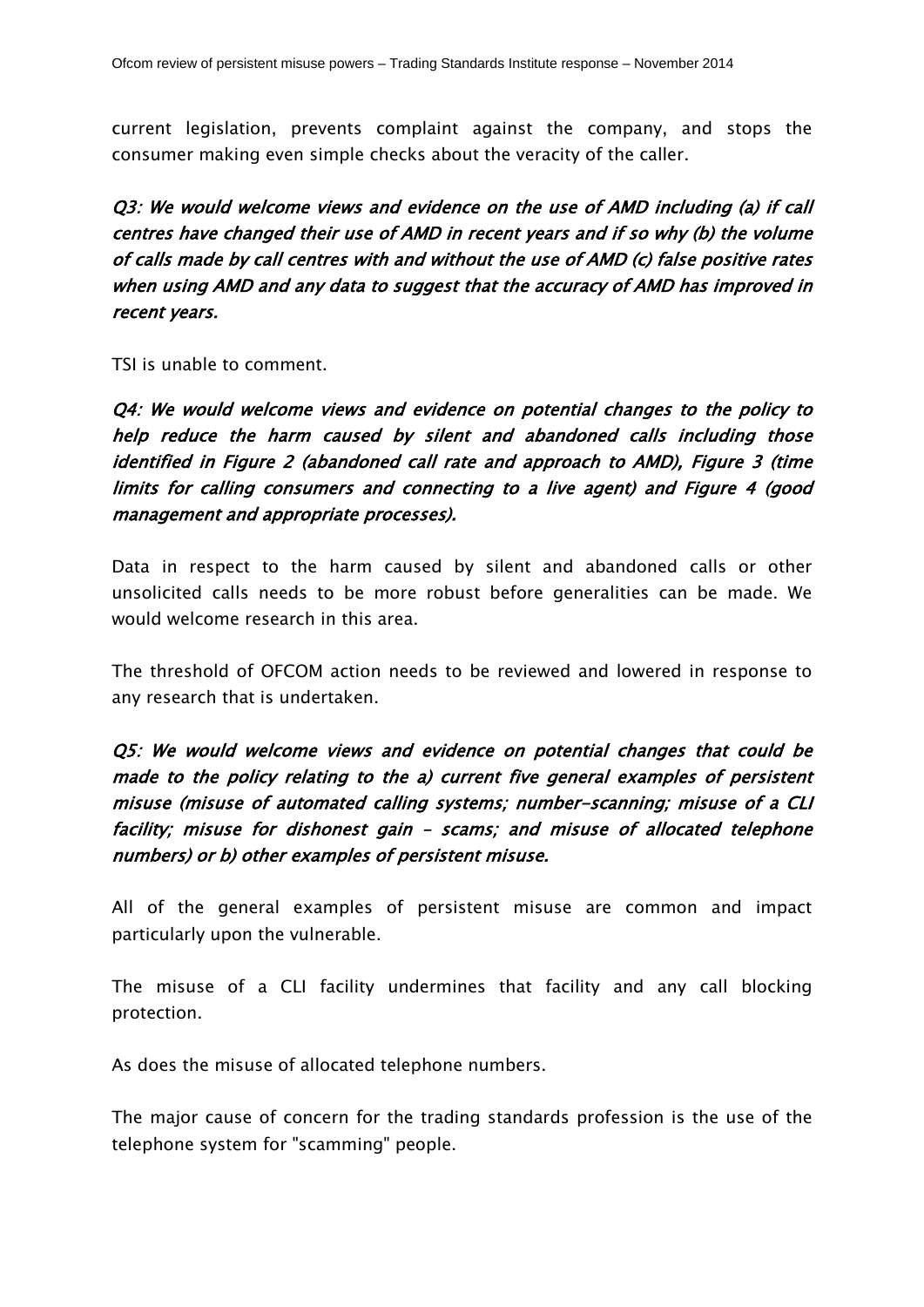Particular areas of concern are bogus investment opportunities, get-rich-quick schemes (e.g. prize draws) and the provision of expensive or substandard consumer products (from cosmetics to holidays).

A myriad of specific examples can be obtained from local authority trading standards services upon request.

Q6: We have not identified any significant changes to this section of the policy, relating to the issuing of notifications, at this stage. However, we welcome views and evidence from stakeholders on any changes they consider may improve the understanding or clarity of this section of the policy.

TSI has no comment.

- Q7: We would welcome information on the current operation of the outbound call centre market, in particular:
- The size of the current outbound calling market e.g. the annual number of calls made as well as the value.
- The size of total annual costs in the outbound market (where possible split by operating costs and capital costs (or depreciation)).
- The average costs per call/per agent (or per agent hour).
- The split of call centre locations (domestic or overseas) that make calls to UK numbers

TSI is unable to respond.

Q8: We would welcome any initial views and evidence on the potential costs and benefits of any of the potential changes to the policy. In particular, whether any of the potential changes would:

- require investment in new technology or other capital costs;
- have an impact on efficiency and operating costs;
- have an impact on call-centre costs or call-centre prices (to their clients);
- affect competition in the call-centre market; and
- have a different impact on different types of call centre, and if so, what factors affect the level of impact

Where detriment to society is in the billions, there is a social responsibility on business to prevent its clients becoming victims by investing to marginalise rogues.

Q9: We would welcome any views on what factors may influence a call centre's likelihood of adhering to the current or a stricter policy.